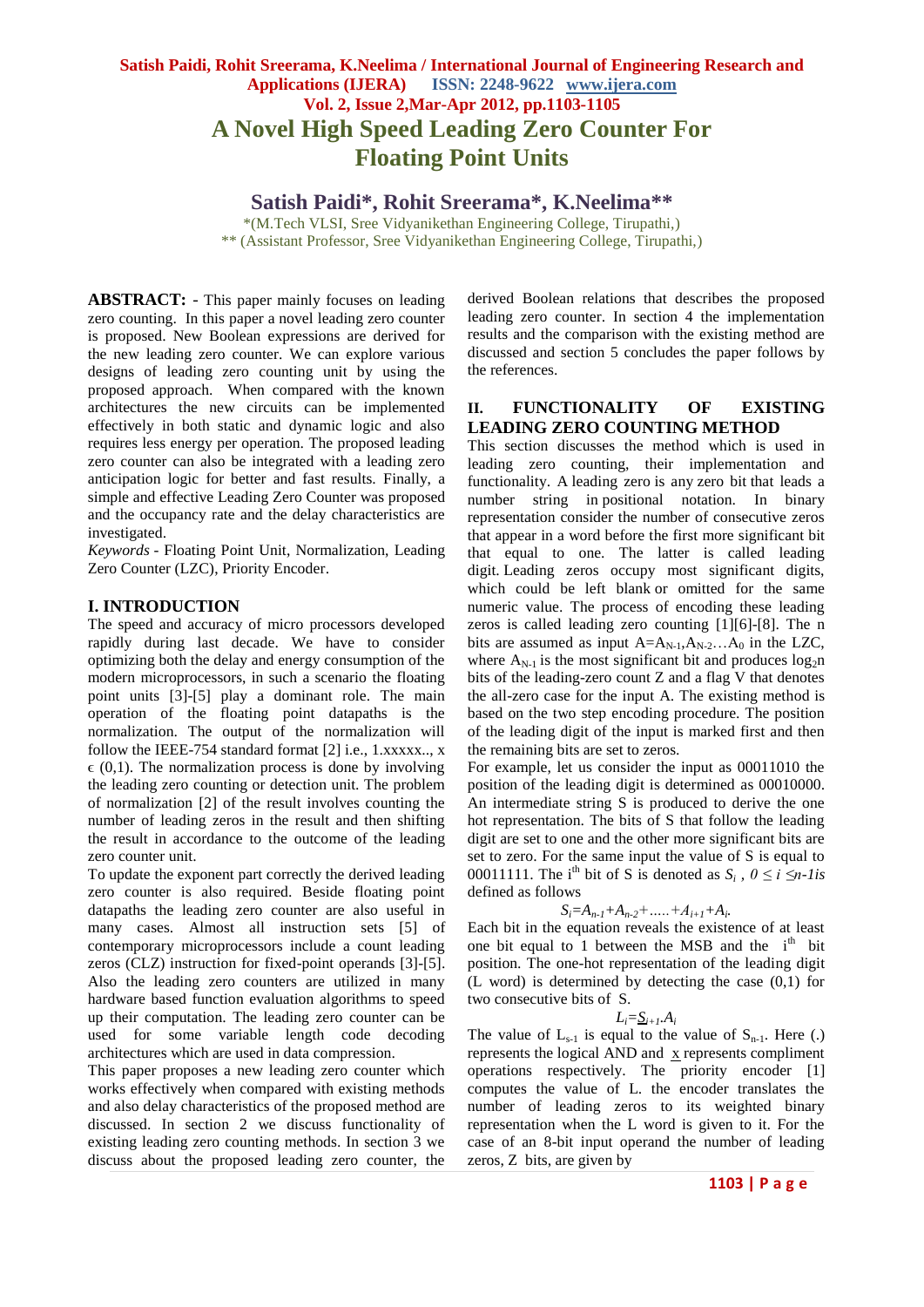## **Satish Paidi, Rohit Sreerama, K.Neelima / International Journal of Engineering Research and Applications (IJERA) ISSN: 2248-9622 www.ijera.com Vol. 2, Issue 2,Mar-Apr 2012, pp.1103-1105**

$$
Z_2=L_3+L_2+L_1+L_0Z_1=L_5+L_4+L_1+L_0Z_0=L_6+L_4+L_2+L_0
$$

 $Z_1=(A_7+A_4)[(A_3+A_2)(A_7+A_6+A_5+A_4)]$  $Z_0=[A_7.(\underline{A_7+A_6}.A_5)][(\underline{A_7+A_6}(A_5+A_4)][A_3+(A_3+A_2)A_1]$ The proposed leading zero counter is shown in the figure below.

 $Z_2 = A_7 + A_6 + A_5 + A_4$ 

The all-zero flag V is set to  $\mathbf{S}_0$  which shows that no bit is equal to one in A. In dynamic CMOS floating-point-unit implementations this approach is mostly preferred. The leading-zero count is computed in few logic stages by employing wide dynamic OR gates for the computation of both the S and the Z bits.

#### **III. PROPOSED LZC**

This section discusses about the proposed leading zero counter and the mathematical equations are derived for the proposed leading zero counter. The Boolean relations that describe the bits of the leading-zero count are simplified. The proposed method will be presented using an example of an 8-bit LZC unit. Then the value of the encoded bits  $Z_0$ ,  $Z_1$  and  $Z_2$  are

$$
Z_2 = \overline{S}_4. S_3 + \overline{S}_3. S_2 + \overline{S}_2. S_1 + \overline{S}_1. S_0
$$
  
\n
$$
Z_1 = \overline{S}_6. S_5 + \overline{S}_5. S_4 + \overline{S}_2. S_1 + \overline{S}_1. S_0
$$
  
\n
$$
Z_0 = \overline{S}_7. S_6 + \overline{S}_5. S_4 + \overline{S}_3. S_2 + \overline{S}_1. S_0
$$

For the value i>j the pair  $(S_i, S_j)$  will never take the value of  $(1,0)$  as the string S is monotonically increasing. As the string S monotonically increases we have  $S_i.S_j = S_i$  and  $Si+Si=Si$  for  $i>i$ . The tabular column below shows the reduction when i>j.

| Table 1:- Reduction Table |                |               |            |  |  |
|---------------------------|----------------|---------------|------------|--|--|
| $S_i$                     | S <sub>1</sub> | $S_i+S_i=S_i$ | $S_i.S_i=$ |  |  |
|                           |                |               |            |  |  |
|                           |                |               |            |  |  |
|                           |                |               |            |  |  |

By using these equations the value of the encoded bits can be reduced further as

$$
Z_2 = \overline{S_4} . S_0
$$
  
\n
$$
Z_1 = \overline{S_6} . S_4 + \overline{S_2} . S_0
$$
  
\n
$$
Z_0 = \overline{S_7} . S_6 + \overline{S_5} . S_4 + \overline{S_3} . S_2 + \overline{S_1} . S_0
$$

When we consider the above equations, no normalization is required when the input is equal to zero, the Z bits are also set to zero. We can also further simplify the above equations to get the below mathematical equations

$$
\begin{matrix} Z_2 = S_4 \\ Z_1 = S_6.S_4 + S_2 \\ Z_0 = \overline{S}_7.S_6 + \overline{S}_5.S_4 + \overline{S}_3.S_2 + \overline{S}_1 \end{matrix}
$$

Instead of assuming the value of the string S we can directly compute the leading zero counting from the input operand A. So the expression of Si is represented by the value of  $A_i$ . The final equations are thus derived as follows

$$
\underline{V} = A_7 + A_6 + A_5 + A_4 + A_3 + A_2 + A_1 + A_0
$$



Figure 1:- 16 bit implementation of proposed leading zero counter

Thus by the above mathematical derivations we can say that the proposed leading zero counter works effectively and the total delay is reduced compared with the existing leading zero counters.

#### **IV. IMPLEMENTATION RESULTS**

The proposed Leading Zero Counter is implemented on Spartan 3E family device XC3S250E package FT256 with speed -4 and the delay characteristics and the occupancy rates are compared with the existing method and tabulated below. From the results below the number of slices occupied by the proposed method are 10 which is less than 1% occupancy rate. The delay is the total combinational delay and is obtained as 11.189ns. The proposed Leading Zero Counter is implemented using Verilog HDL on Xilinx ISE 10.1 tool.

Table 2:- Comparison of Proposed method with Existing method

| ,,,,,,,,,,, |                              |                    |                    |  |
|-------------|------------------------------|--------------------|--------------------|--|
| Sl.no.      | Parameters                   | Existing<br>Method | Proposed<br>Method |  |
|             | No. of Slices                | 12/2448            | 10/2448            |  |
| 2           | No. $Of_4$<br>Input LUTs     | 21/4896            | 17/4896            |  |
| 3           | No. of bonded<br><b>IOBs</b> | 21/172             | 21/172             |  |
| 4           | Combinational<br>Path Delay  | 14.293ns           | 11.189ns           |  |